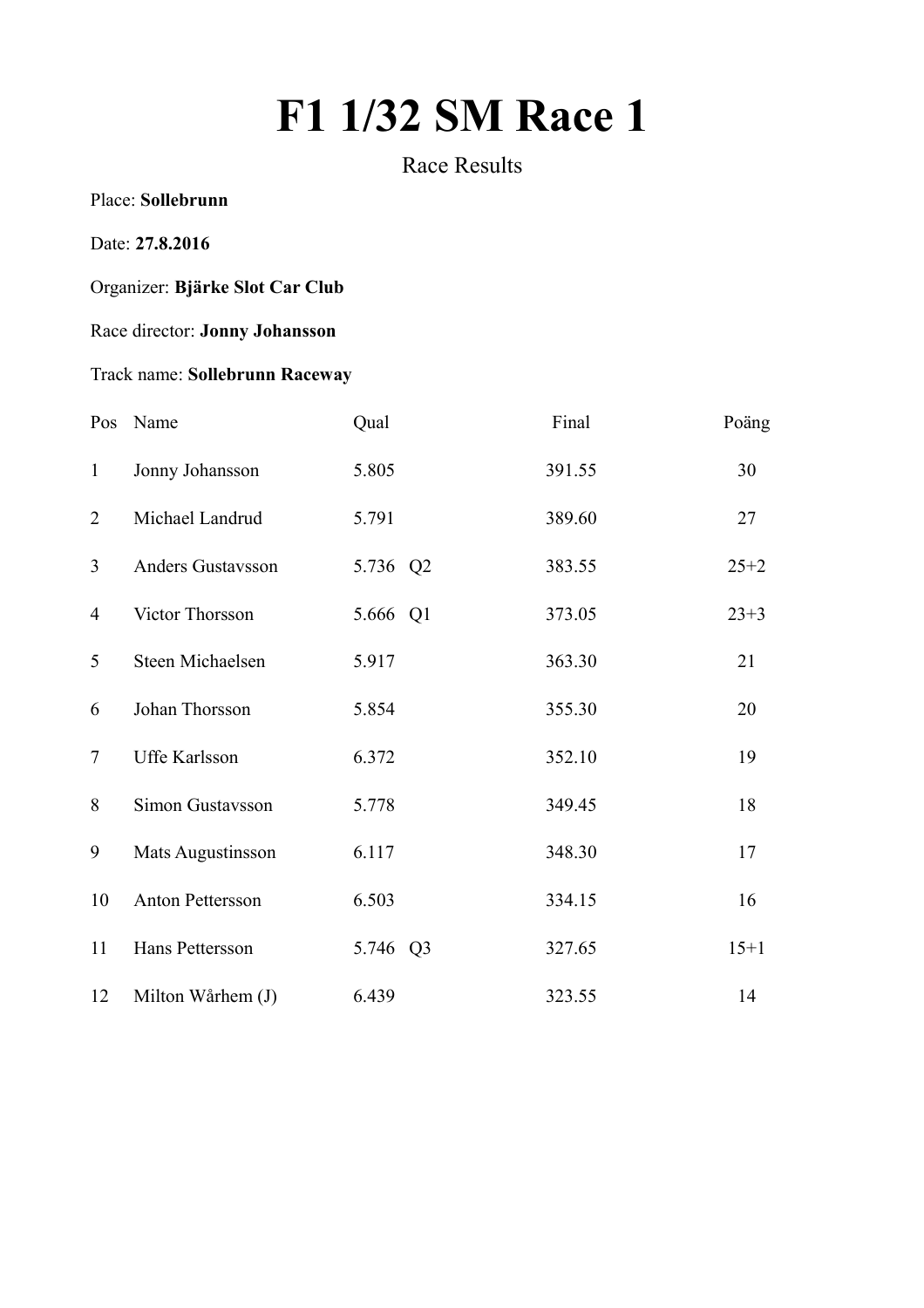# **F1 1/32 SM Race 2**

Race Results

Place: **Sollebrunn**

#### Date: **27.8.2016**

## Organizer: **Bjärke Slot Car Club**

### Race director: **Jonny Johansson**

## Track name: **Sollebrunn Raceway**

|                | Pos Name          | Qual     | Final  | Poäng    |
|----------------|-------------------|----------|--------|----------|
| $\mathbf{1}$   | Hans Pettersson   | 6.215    | 384.20 | 30       |
| 2              | Victor Thorsson   | 5.688 Q3 | 383.15 | $27 + 1$ |
| $\overline{3}$ | Anders Gustavsson | 5.635 Q2 | 382.50 | $25 + 2$ |
| $\overline{4}$ | Michael Landrud   | 5.580 Q1 | 382.05 | $23 + 3$ |
| 5              | Jonny Johansson   | 5.757    | 370.40 | 21       |
| 6              | Steen Michaelsen  | 6.021    | 357.95 | 20       |
| $\overline{7}$ | Uffe Karlsson     | 6.090    | 351.90 | 19       |
| 8              | Mats Augustinsson | 5.904    | 347.20 | 18       |
| 9              | Anton Pettersson  | 6.191    | 338.65 | 17       |
| 10             | Milton Wårhem (J) | 6.138    | 329.30 | 16       |
| 11             | Simon Gustavsson  | 5.757    | 180.00 | 15       |
| 12             | Johan Thorsson    | 5.767    | 168.00 | 14       |